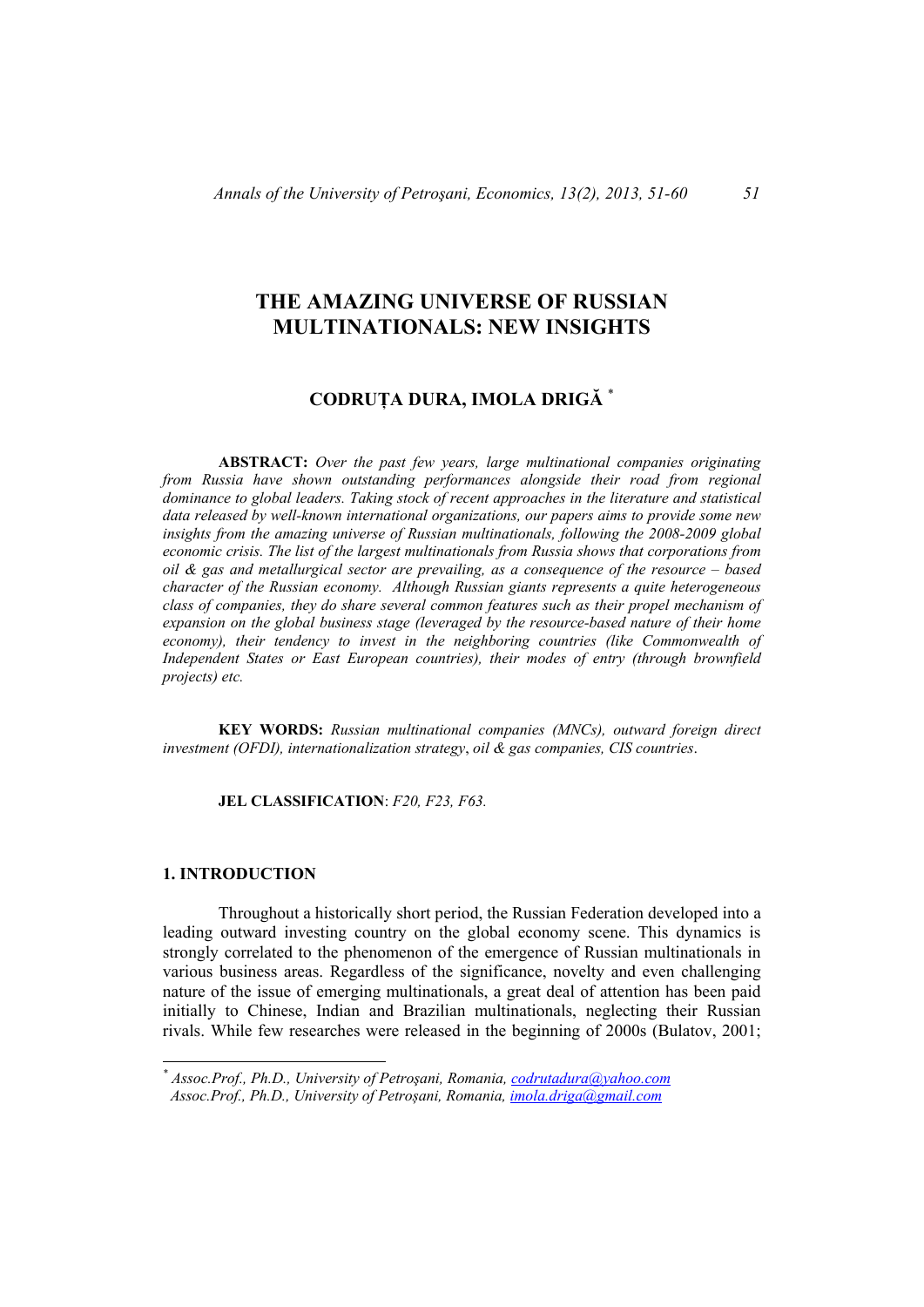Kalotay, 2004, 2005; Crane, et al., 2005; Filatotchev, et al., 2007a), the number of studies published by the scholars from the field followed a spectacular increase in recent years (Andreff, 2013; Ardichvili, et al. 2012; Filippov, 2010, 2011a, 2011b, 2012; Kuznetsov, 2010a, 2010b, 2011a, 2011b, 2013; Panibratov, 2010, 2012; Kalotay, 2007, 2008, 2010a, 2010b).

Most scholars were likely to tackle the phenomenon of Russian multinationals from the angle of international business theory, i.e. investigating their profile, their drivers, their entry modes or their internationalization strategies. Yet, a group of researchers focused lately on managerial peculiarities of Russian corporations and their impact upon the process of internationalization (Andreff, 2013; Filippov, 2012; Kuznetsov, 2013). Taking stock of these recent approaches in the literature, our papers aims to provide some new insights from the amazing universe of Russian multinationals, following the 2008-2009 global economic crisis.

### **2. INTERNATIONALIZATION STRATEGIES OF RUSSIAN MULTINATIONAL COMPANIES**

Outward foreign investments originating from Russia faced an accelerated growth during the 2000s (Kuznetsov, A., 2011b). According to UNCTAD (who collects its figures regarding the Russian dynamics from the Bank of Russia), the country was *the world's fourth larger investor in 2013.* The OFDI stock in 2013 amounted approximately 25 times as compared to the figures registered in 2000 (see figure 1).



*Source: UNCTAD 2013 and previous years* 

#### **Figure 1. Outward FDI from Russia**

These data are tightly related to the successful expansion of Russian multinationals in the recent years. Thus, according to the *World Investment Report*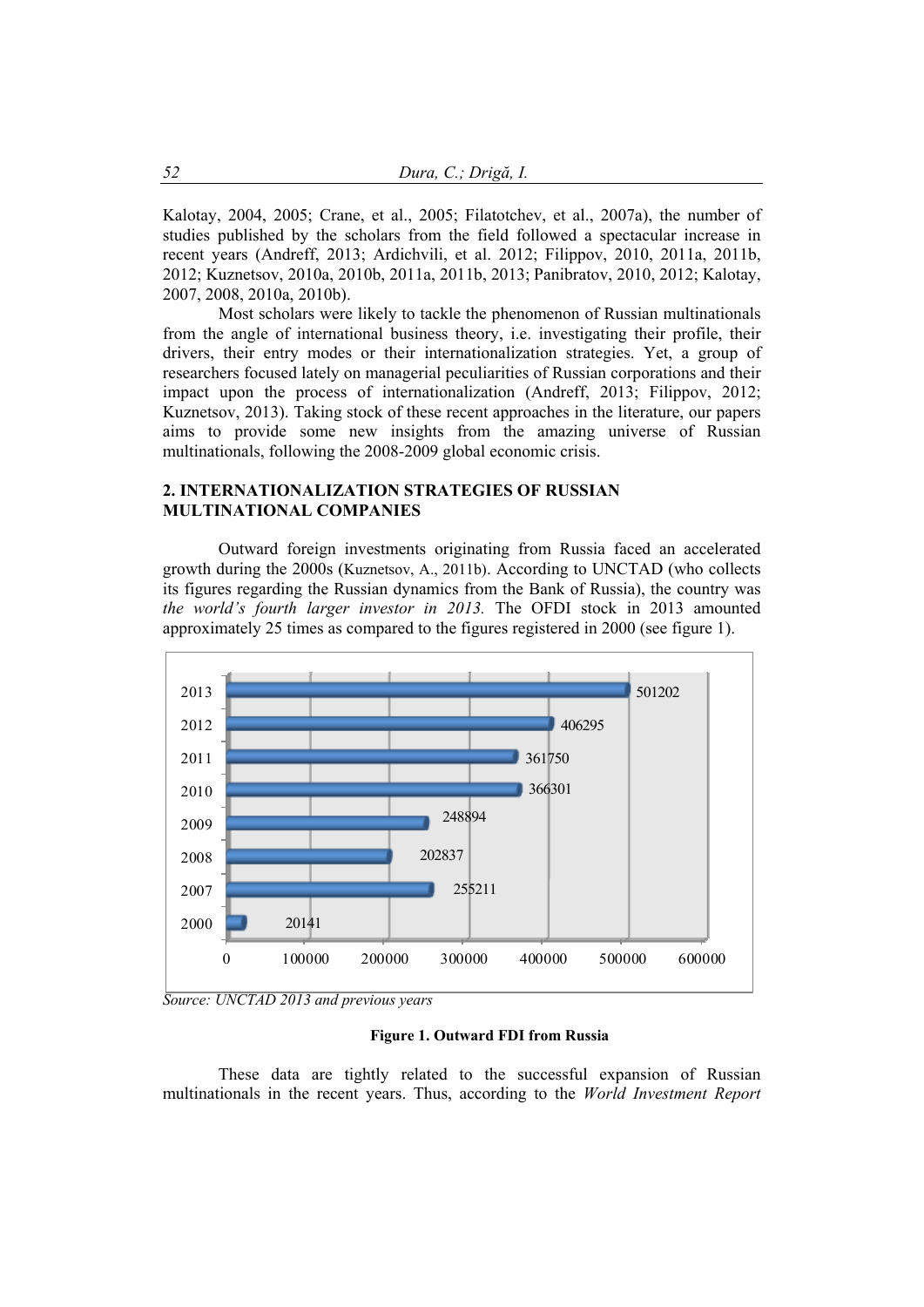released by UNCTAD in 2013, 95% of the outward stock from Soth-East Europe and CIS states is brought about by the phenomenon of Russian multinational's expansion overseas. Seeking assets and seeking markets are the main drivers that guide the Russian investors' decision to extend abroad, while seeking efficiency is quite rarely met (Panibratov, 2010). Russian MNCs are attracted by the perspective of getting strategic assets in EU markets (including downstream activities in the energy industry and value added production activities in metallurgy) in order to be able to set up global and regional value chains through vertical integration. At the same time, oil and gas Russian giants gained new markets in 2013 by purchasing distribution networks or storage and transportation facilities across Europe. For instance, Gazprom successfully transacted the acquisition of 50% of OMV's bigger Central European gas distribution terminal and storage facility, while Lukoil acquired a 49% stake in the Priolo oil refinery of ISAB from Italy (UNCTAD, 2013b).

Modern Russian multinationals are re-tracing the steps of former Soviet "red multinationals", from former Soviet republics to Africa, Asia and Latin America. In accordance with Uppsala Model and Investment Development Path, Russian multinationals started their internationalization process from the neighboring CIS countries. The process is facilitated by linkages established in the Soviet times, common business practices and relatively low interest to these economies from the part of well-established multinationals and Western investors. Russian energy companies are particularly interested in these markets. For instance, Russian electricity giant RAO UES has acquired power station and energy-distribution in Armenia, Georgia, Moldova and Ukraine. The prospects of economic growth in CIS countries offer even more investment opportunities in the future. This is why not only companies working in resource-intensive sectors, but also those in retail and consumer-oriented sectors enter CIS economies.

In the Eastern European markets, Russian multinationals enjoy familiarity with the local conditions, yet it often sparks political sensitivities given the uneasy common past. The situation is somewhat paradoxical. It is quite logical that Russian companies started internationalization with the expansion to the nearest regions, such as CIS and Central and Eastern Europe. Yet, the very same countries are wary of Russian economic presence regarding it through the prism of the economic dependency. Besides, new EU member states seek to deliver this message to the entire Union.

As for Western Europe, although the political sentiments are not as strong as in Eastern Europe, in the West Russian companies faces with different managerial practices. They are requested to reveal their shareholders' structure and introduce more transparency in their operations. For many Russian companies born in the period of "cowboy capitalism" and extensively using the scheme of acquisition through offshore companies, these requirements are quite demanding and challenging.

Our interest to analyze the expansion process of Russian MNCs raises the problem of the inadequacy of existing FDI theory (Kuznetsov, 2010). While some authors state that John Dunning's eclectic paradigm can be adapted in order to suit the foreign expansion of Russian corporations (Kalotay, 2010), there are voices (Filippov, 2012) which consider Russian MNCs to be in line with the Uppsala model. This approach postulates that multinational companies tend to initiate their foreign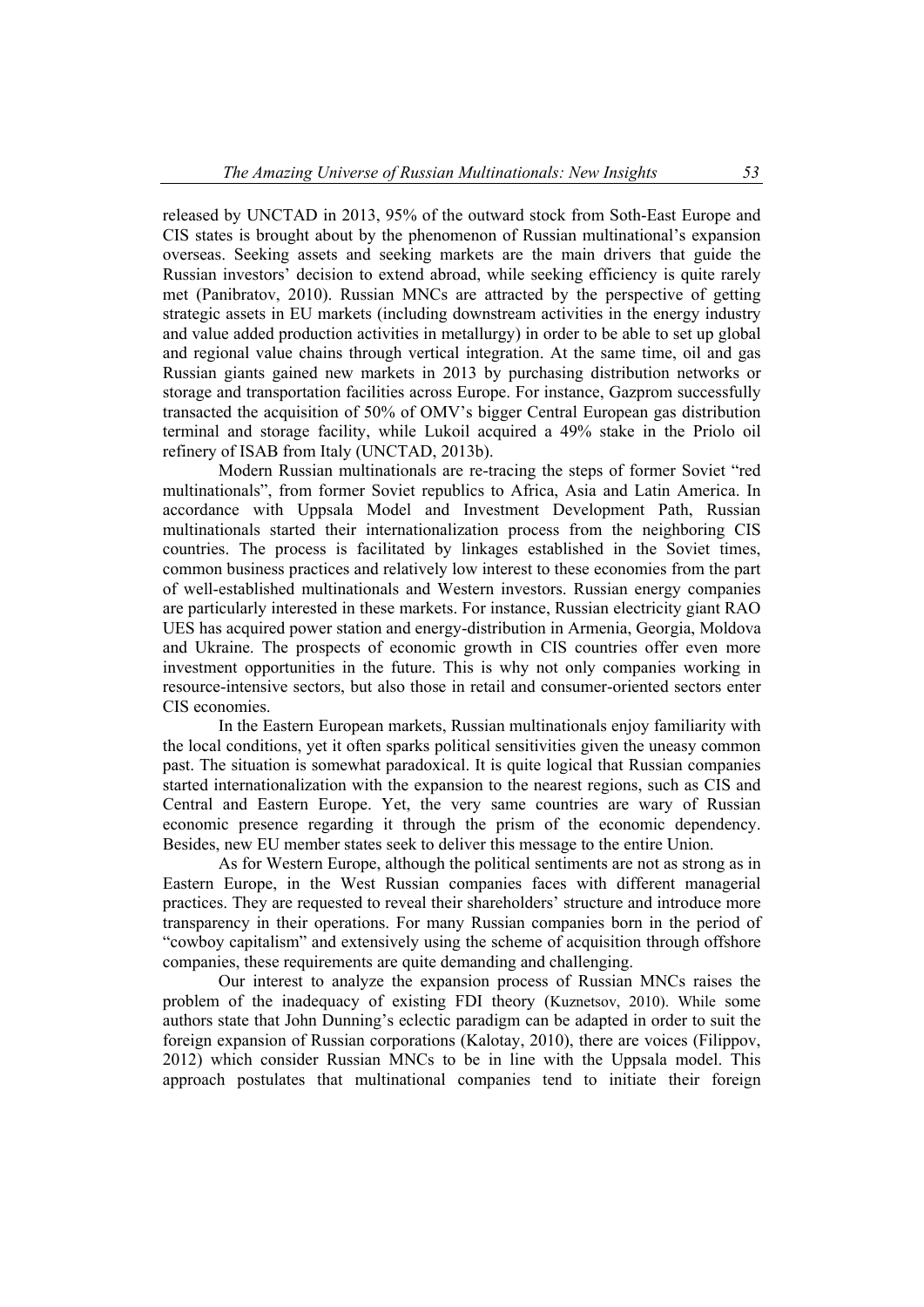operations in countries which are culturally and/or geographically in their neighbourhood, in an attempt to overcome the "psychological distance" which entails a lot of barriers such as discrepancies in languages, social and political environment, traditions, business practice etc. In fact, we consider that this model perfectly fits the expansion of resource-based Russian multinationals. The next paragraph will reveal that oil & gas and metallurgy companies remain the leading Russian MNCs, in spite of the emergence of companies in transport, electricity or agrochemicals in the top 20 of Russian non-financial MNCs.

#### **3. THE CORPORATE PLAYERS**

The biggest Russian multinationals are concentrated in two industrial sectors related to the exploitation and processing of natural resources, a traditional source of competitive advantage for this country (Deloitte CIS, 2008).

In the Boston Consulting Group (BCG) 2013 ranking of 100 companies from rapidly developing economies, some 31 Chinese, 20 Indian, 13 Brazilian and only 6 Russian companies were identified. These are United Company Rusal (which activates in metallurgy sector), Evraz Group (metallurgy), Gazprom (oil & gas), Lukoil (oil & gas), Severstal (metallurgy) and Vimpelcom (telecommunication services) (www.bcgperspectives.com).

The oil & gas sector is represented by Lukoil, Gazprom, Rosneft Oil etc., while the metallurgical sector includes companies like Severstal, UC Rusal, Norilsk Nickel or Evraz Group. Three oil & gas firms, namely Lukoil, Gazprom and TNK-BP and nine metals and mining firms, led by Norilsk Nickel accounted together for 80% of the total assets of the top 25 (Skolkovo Research, 2008). Nevertheless, new multinationals are developing in industrial sectors as diverse as food production and retail, IT and Internet, banking, hospitality, telecommunications, electronics etc.

On the other hand, the geography of multinationals expansion reflects that Europe is the by far the destination of choice for Russian foreign direct investments. Moreover, CIS countries and Eastern Europe are preferred by the giant corporations from Russia when they conceive their strategies of expanding abroad (Dura & Drigă, 2012). Russian multinational companies are becoming important players in the global economy, in particular in the national economies of Russia's neighbors – former Soviet republics and current member states of the Commonwealth of Independent States (CIS), as well as the European Union (EU) (Crane, et al., 2008).

Oil & gas and steel companies with considerable exports are among the leading Russian MNEs. Only six MNEs of the top 20 list (see annex table 1) are under state control. Moreover, three of them are listed on stock exchanges, although the state remains the majority owner. Many companies remained "regional" MNEs. As a result, more than 66% of the ranked companies' foreign assets were in Europe and Central Asia, with 28% in former republics of the Soviet Union (Kuznetsov, 2013)*.*

Oil & gas companies have strengthened their presence among Russian MNEs because this industry was affected by the global crisis less profoundly than, for instance, metal industries. However, steel and non-ferrous metals sectors are still important sources of Russian foreign assets. These industrial domains assume the role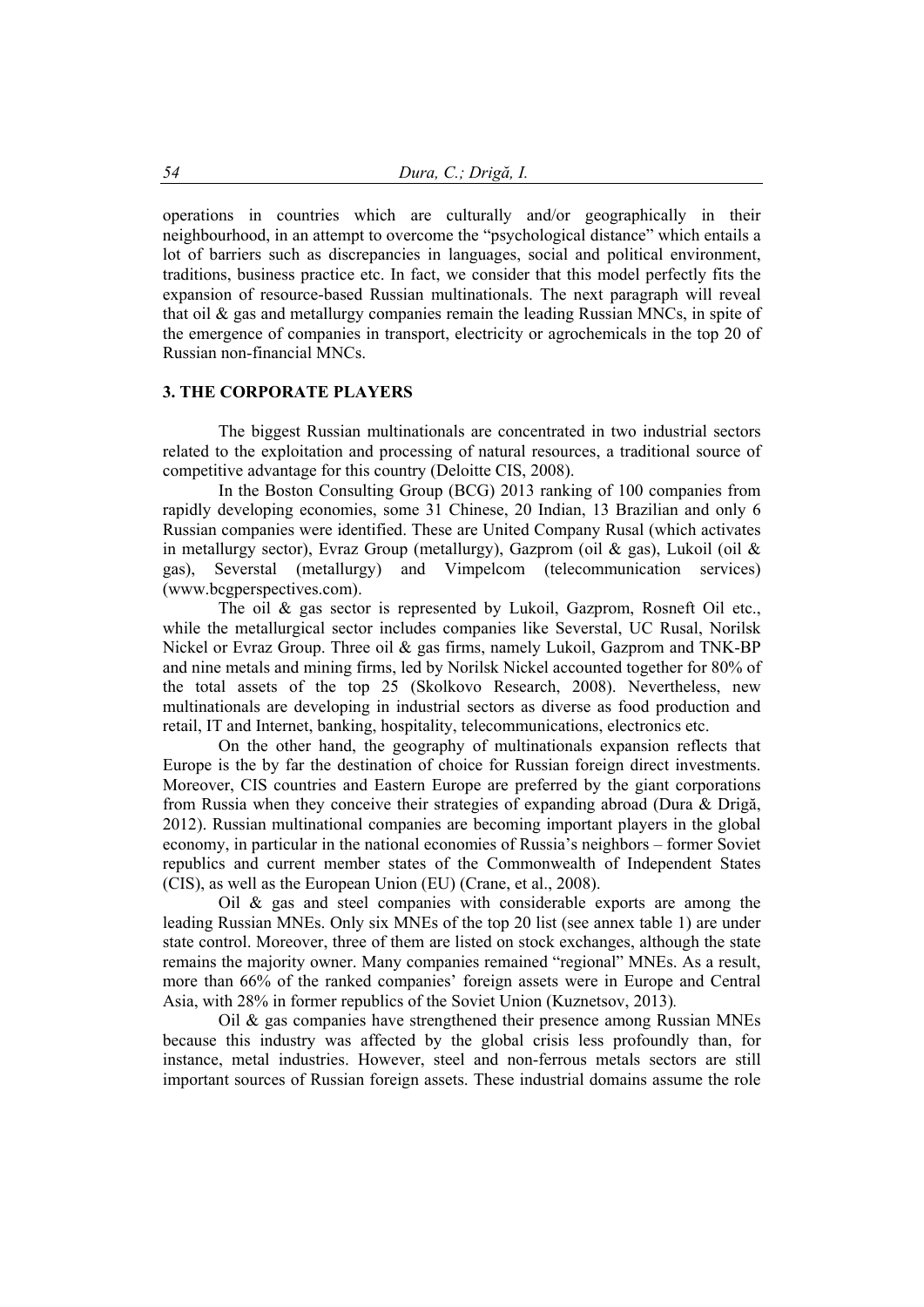of the most active fields of Russian specialization in the world economy. Nevertheless, other Russian industries also have representatives among large MNEs. The top 20 MNEs as a group showed steady growth in foreign assets. Some of those MNEs significantly expanded their activities abroad. Most of the top 20 are large exporters. In the postcrisis period, their foreign sales have begun to grow again, although their sales still concentrate in the domestic market. Annex table 1, synthesizes the key variables of Russian top multinationals, ranked by foreign assets, sales and employees.

It is also noticeable that most Russian companies tend to prefer to merge with established companies or to acquire relatively inexpensive old plants. For example, acquisitions of refineries in Europe by Rosneft and LUKOIL, and mergers of mines or steel plants by Mechel and NLMK all fall into this category. In general, Russian multinationals prefer Europe and Central Asia. The most popular countries in the Commonwealth of Independent States (CIS) are Ukraine, Kazakhstan and Belarus. Germany, Italy, Bulgaria and Romania are among the most popular host countries in the EU. The United States is the most important recipient outside the neighboring regions of Russia**.** 

In 2013, Rosneft completed the \$55 Billion TNK-BP (Tyumenskaya Neftyanaya Kompaniya, Tyumen Oil Company) acquisition. Known as the biggest takeover in Russian history, the deal between the two multinationals reinforces the state's control over oil and gas production. In order to highlight the relevance of this acquisition, we must emphasize that statistics reveal that oil and gas production in Russia generates about a half of government's revenue. Headquartered in Moscow, the new Rosneft, will have a huge economic power, by pumping more than 4 million barrels of crude a day, exceeding the output of Canada or Iraq (www.bloomberg.com/news/2013-03-21).

The largest Russian multinational, LUKOIL, demonstrates the most diversified geography. It has affiliates in more than 40 countries. Its oil  $\&$  gas projects are situated in 14 countries abroad. LUKOIL also has refineries and petrochemical plants in seven foreign countries and widespread retail and service networks. Presently, LUKOIL, the largest privately owned oil  $\&$  gas company in the world by proved oil reserves, detains 2.1% of the global production of crude oil. As the second largest privately owned oil  $\&$ gas company in the world by oil production, it has a share of 16.6% of Russian crude oil production and 16.5% of Russian crude oil refining, being the biggest Russian privately owned oil company with \$141 billion revenue and net income in excess of \$7 billion.

Gazprom is in second place both in terms of foreign assets and geographical diversification. Its FDI activities cover more than 30 countries. Gazprom is a global energy company whose major business lines are geological exploration, production, transportation, storage, processing and sales of gas, gas condensate and oil, sales of gas as a vehicle fuel, as well as generation and marketing of heat and electric power. The company holds the world's largest natural gas reserves. The Company's share in the global and Russian gas reserves makes up 18 and 72 per cent respectively. Gazprom accounts for 14 and 74 per cent of the global and Russian gas output accordingly. Nowadays, it actively implements large-scale projects aimed at exploiting gas resources in Yamal Peninsula, Arctic Shelf, Eastern Siberia and the Far East, as well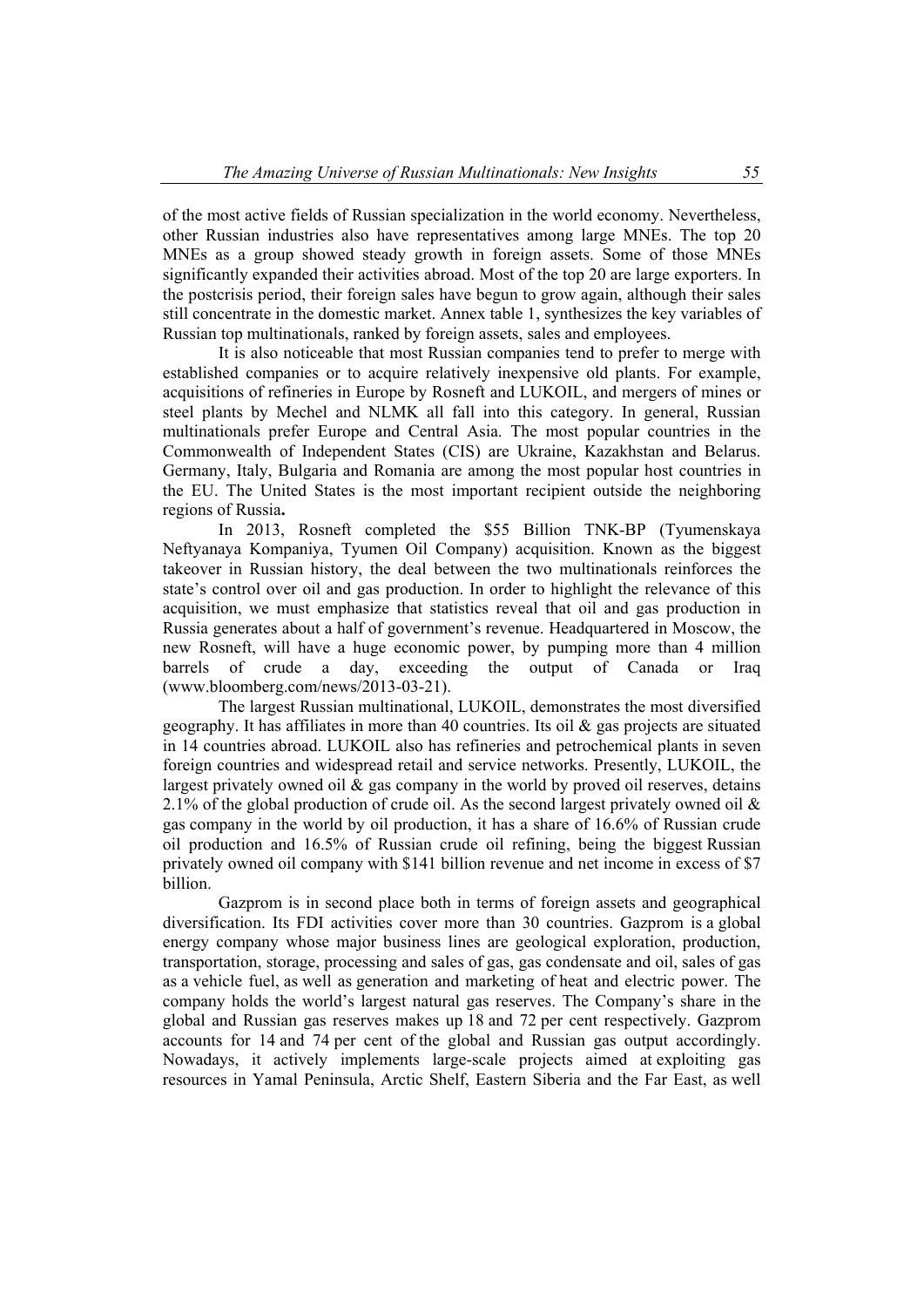as hydrocarbons exploration and production projects abroad. The Company owns the world's largest gas transmission network, with the total length of over 168 thousand kilometers. Gazprom sells more than half of overall produced gas to Russian consumers and exports gas to more than 30 countries.

Worldwide employer of about 100,000 workers, EVRAZ is a vertically integrated steel, mining and vanadium business with operations in the Russian Federation, Ukraine, USA, Canada, Czech Republic, Italy, Kazakhstan and South Africa. EVRAZ is among the top 20 steel producers in the world based on crude steel production of 16.1 million tons in 2013. A significant portion of the company's internal consumption of iron ore and coking coal is covered by its mining operations. The Group is listed on the London Stock Exchange and is a constituent of the FTSE 250. The company's consolidated revenues for the year ended 31 December 2013 were US\$14,411 million, and consolidated EBITDA amounted to US\$1,821 million. The company's consolidated revenues for the six months ended 30 June 2014 were US\$ 6,805 million, and consolidated EBITDA amounted to US\$ 1,080 million.

As another major corporate player, Rosneft is the leader of Russia's petroleum industry and the world's largest publicly traded petroleum company. Rosneft conducts its exploration and production activities in all key hydrocarbon provinces of Russia including West Siberia, Southern and Central Russia, Timan-Pechora, East Siberia, Far East, and Russian continental shelf including the Arctic region. The Company is also embarking on and implementing a number of projects in Venezuela, Brazil, USA, Canada, UAE, Algeria, Norway, Kazakhstan, Vietnam and Abkhasia. Rosneft owns 11 refineries throughout Russia, from the Black Sea to the Far East, and 7 more of its refineries are located abroad. The Company continued its work to improve performance efficiency and reduce lifting costs which in 2013 amounted to USD 4.8/bbl thereby achieving the best unit lifting cost performance in the world among publicly traded oil companies.

Oil and gas producer Surgutneftegas is one of the largest companies in the Russian oil sector. It accounts for almost 13% of the country's crude output and 25% of gas produced by domestic oil companies. Key lines of the company's business are hydrocarbon exploration and production, gas processing and power generation, output and marketing of oil products, sales gas, and gas products and petrochemical production. Over the past three years, 13 new filling stations were put into operation and 36 were remodeled. At the end of 2013, the Company's sales sector includes 293 filling stations, 10 of which deliver liquefied gas.

In the steel industry, metallurgy industry, one of the most important multinational of Russia is the holding company MECHEL. Mechel's business lies in four distinct segments: mining, steel, ferroalloys and power. The corporation holds production establishments in 13 of Russia's regions as well as the United States, Kazakhstan, Romania, Lithuania, Bulgaria, United Kingdom and Ukraine. According to its' official website, Mechel is the first and still the only coal mining and metals company from the region of Eastern and central Europe and Russia having its shares placed on the New York Stock Exchange. The company has about 93,000 employees worldwide.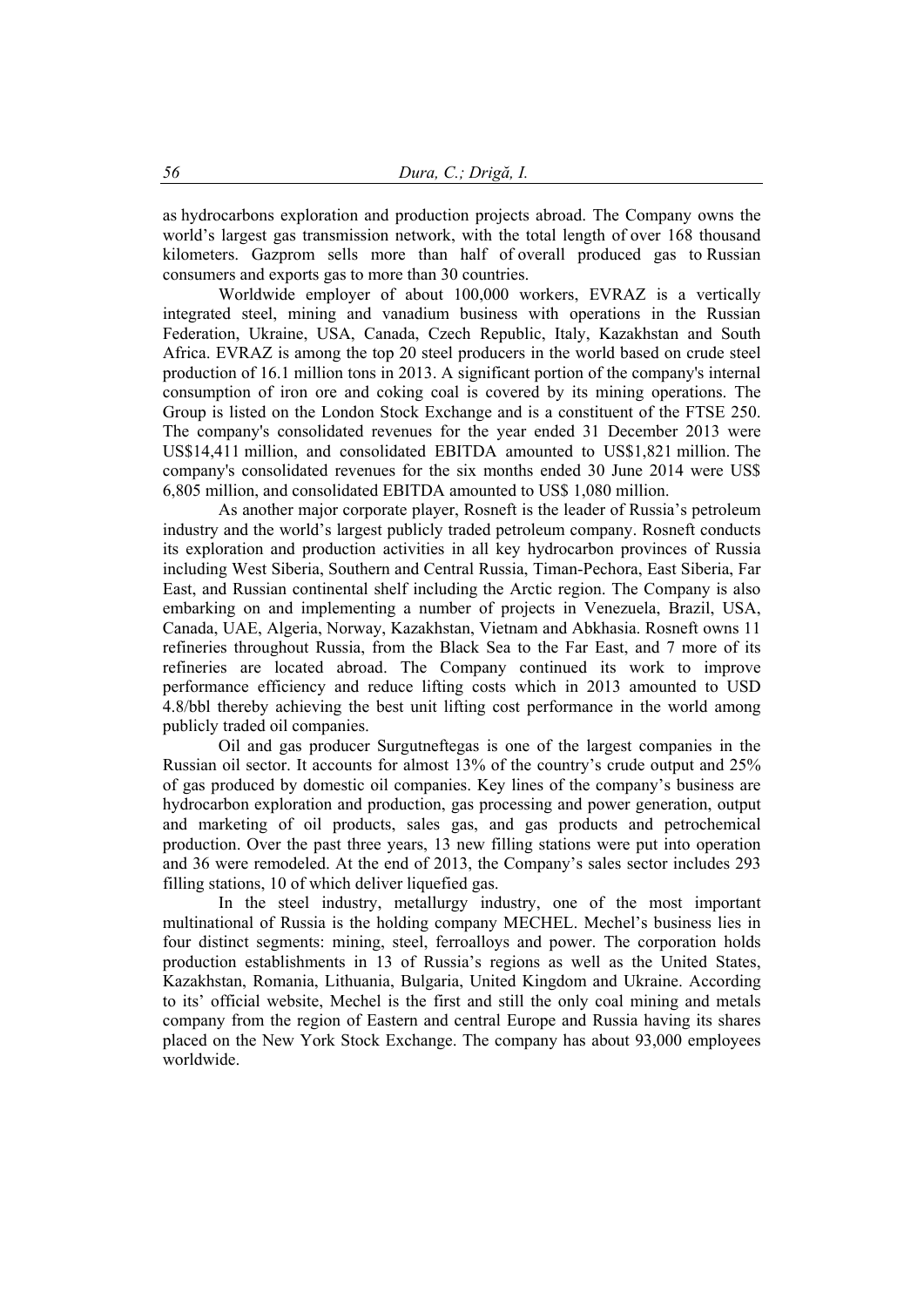MMC Norilsk Nickel is a Russian nickel and palladium mining and smelting company. Its largest operations are located in the Norilsk–Talnakh area, in northern Russia. MMC stands for "Mining and Metallurgical Company". The company is listed on MICEX-RTS and the NASDAQ (www.mining-journal.com).

Another important corporate player is TMK, operating in the same field. TMK is Russia's largest manufacturer and exporter of steel pipes which ranks among the global top three pipe producers. TMK is a public company which is listed on London Stock Exchange and Moscow Stock Exchange. These products are used in the oil & gas sector, chemical and petrochemical industry, energy, engineering and ship building machinery, aircraft, space and rocket engineering, as well as in construction industry, utilities and agriculture.

Vimetco holding is another Russian multinational operating as a globally integrated aluminum Group, with bauxite mines in Sierra Leone, coal mines, aluminum production facilities and electricity plants in located in China and an alumina refinery and aluminum smelter in Romania. With 17,122 employees worldwide, Vimetco's sales amounted to \$2,717 million in 2011 while the gross profit reached the level of \$ 358 million.

The shattering economic force of these top companies allows them even to shape the growth pattern of their home country. The list of the largest multinationals from Russia shows that corporations from oil  $\&$  gas and metallurgical sector are prevailing, as a consequence of the resource – based character of the Russian economy.

#### **4. CONCLUSIONS**

In recent years, large multinational companies originating from Russia have shown both huge potential and outstanding performances alongside their road from regional dominance to global leaders. The significance range of their operations, the employment of wide-spread multinational personnel, masses of costumers around the Globe or even their double-digit increase in profits represent some of the most selfevident points that support the multinational status of emerging Russian companies.

Although Russian giants represents a quite heterogeneous class of companies, they do share several common features such as *their propel mechanism of expansion on the global business stage* (leveraged by the resource-based nature of their home economy), *their tendency to invest in the neighboring countries* (like Commonwealth of Independent States or East European countries), *their modes of entry* or *their managerial style* (which appears to be strongly connected with the Russian culture and the soviet institutional environment) etc. On the other hand, we must stress that Russia has developed a unique and unfamiliar paradigm of economic growth in the twentieth century because of its particular path of evolution from a planned economy system towards a market oriented one. That's why we consider that the settling of some managerial characteristics of the emerging Russian multinationals, together with their causal factors would represent, in the years to come, an interesting avenue of research for anybody interested in the international business field.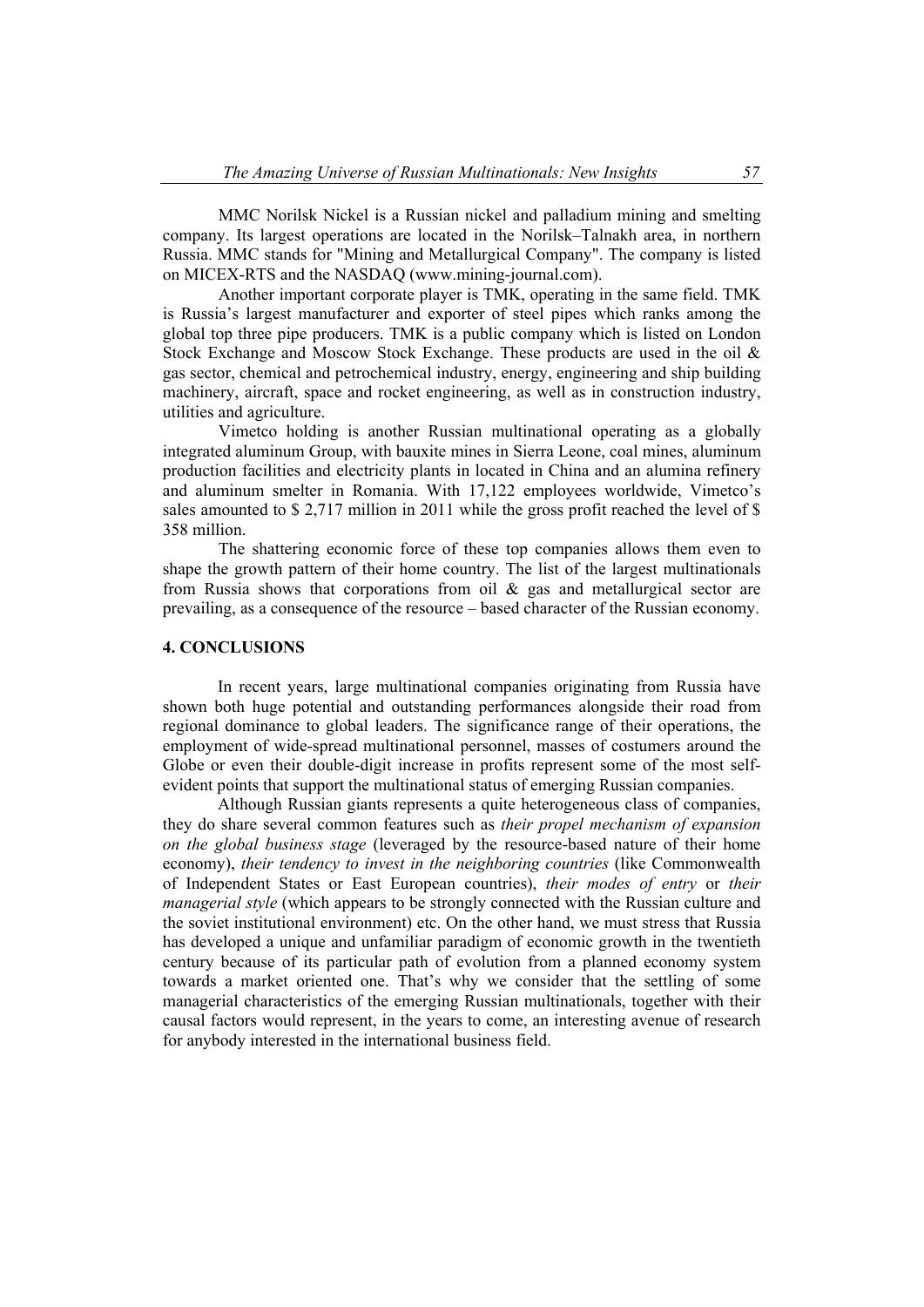#### **6. ACKNOWLEDGEMENT**

The paper represents an output of the research activity carried out by authors during the international project: COST 281/ 2009 Brussels, Action IS0905 - *The Emergence of Southern Multinationals and their Impact on Europe*.

#### **REFERENCES:**

- **[1]. Andreff, A.** (2013) *Maturing Strategies of Russian Multinational Companies: Comparison with Chinese Multinationals* in David Dyker, ed., Foreign Investment, The World Scientific Reference on Globalisation in Eurasia and the Pacific Rim, Imperial College Press/World Scientific, London
- **[2]. Ardichvili, A.; Jondle, D.; Kowske, B.; Cornachione, E.; Li, J.; Thakadipuram, T.** (2012) *Ethical Cultures in Large Business Organizations in Brazil, Russia, India and China*, Journal of Business Ethics, vol. 105, pp. 415-428
- **[3]. Bulatov, A.** (2001) *Russian Direct Investment Abroad: History, Motives, Finance, Control and Planning*, Economics of Planning, vol. 34(3), pp. 179-194
- **[4]. Crane, K.; Peterson, D.J.; Oliker, O.** (2005) *Russian Investment in the Commonwealth of Independent States*, Eurasian Geography and Economics, vol. 46(6), pp. 405-444
- **[5]. Crane, A.; McWilliams, A.; Matten, D.; Moon, J.; Siegel, D.S.** (2008) *The Oxford Handbook of Corporate Social Responsibility*, Oxford University Press, Oxford
- **[6]. Dura, C.; Drigă, I.** (2012) *Emerging Multinational Companies from Russia and Their Impact on Host European Countries.* Working Paper presented at Conference EPI 2012, June 18-19, University of Parma, Italy
- **[7]. Filatotchev, I.; Buck, T.; Wright, M.** (2007a) *Soviet All-union Enterprises as New Multinationals of the CIS*, The International Executive, vol. 35(6), pp. 525-538
- **[8]. Filatotchev, I.; Strange, R; Piesse, J.; Lien, Y.Ch.** (2007b) *FDI by Firms from Newly Industrialised Economies in Emerging markets: Corporate Governance, Entry Mode and Location*, Journal of International Business Studies, vol. 38(4), pp. 556-573
- **[9]. Filippov, S.** (2012) *Emerging Russian Multinational Companies: Managerial and Corporate Challenges*, European Journal of International Management, vol. 6 (3), pp. 323-341
- **[10]. Filippov, S.** (2011) *Russia's Emerging Multinational Companies amidst the Global Economic Crisis,* Maastricht Economic and Social Research and Training Centre on Innovation and Technology, UNU-MERIT Working Papers Series, 2011-003
- **[11]. Filippov, S.; Settles, A.** (2011) *Innovation Strategies of Emerging Russian Multinational Companies*, Paper prepared for the international conference "Re-Assessing Emerging Market Multinationals' Evolving Competitive Advantage", Cambridge, UK, 25-27 March
- **[12]. Filippov, S.** (2010) *Russian MNCs Companies: the Rise of New Multinationals*, International Journal of Emerging Markets, Vol. 5, No. 3/4, pp. 307-332
- **[13]. Kalotay, K.; Sulstarova, A.** (2010) *Modelling Russian Outward FDI*, Journal of International Management, vol. 16, pp. 131-142
- **[14]. Kalotay, K.** (2010) *The future of Russian outward foreign direct investment and the eclectic paradigm: What changes after the crisis of 2008–2009*?, Competitio (University of Debrecen), vol. 9(1), pp. 31-54
- **[15]. Kalotay, K.** (2008) *Russian Transnationals and International Investment Paradigms*, Research in International Business and Finance, vol. 22, pp.85-107
- **[16]. Kalotay, K.** (2007) *The rise of Russian Transnational Corporations*, The Journal of World Investment & Trade, vol. 8(1), pp. 125-148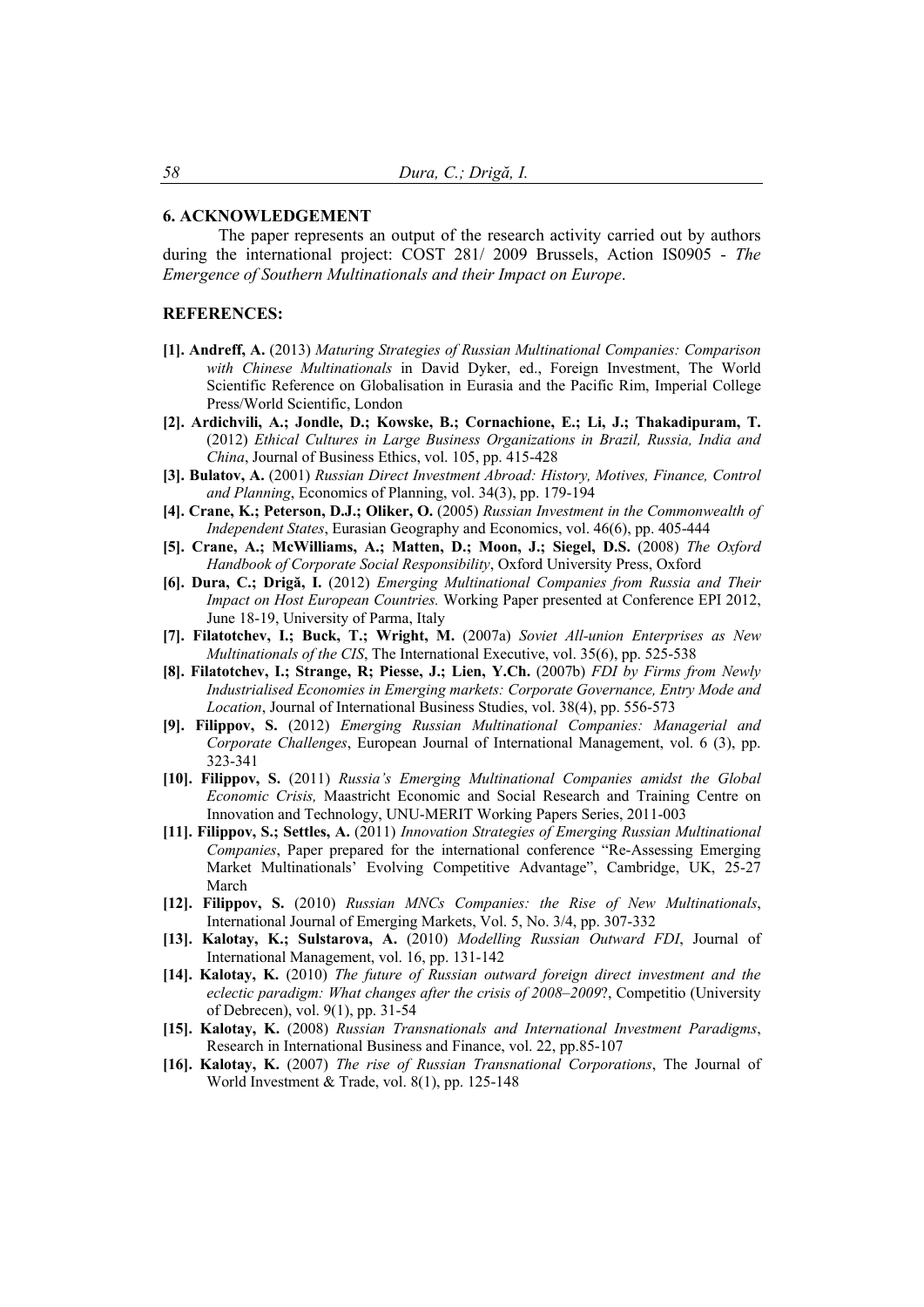- **[17]. Kalotay, K.** (2005) *Outward Foreign Direct Investment from Russia in a Global Context*, Journal of East-West Business, vol. 11 (3/4), pp. 9-22
- **[18]. Kalotay, K.** (2004) *Will foreign direct investment take off in the Russian Federation?*, Journal of World Investment & Trade, vol. 5(1), pp. 119-138
- **[19]. Kuznetsov, A.** (2013) *Global Expansion of Russian Multinationals after the Crisis: Results of 2011,* Vale Columbia Center on Sustainable International Investment & Institute of World Economy and International Relations of Russian Academy of Sciences
- **[20]. Kuznetsov, A.** (2011a) *Investment from Russia stabilizes after the Global Crisis,* Vale Columbia Center on Sustainable International Investment & Institute of World Economy and International Relations of Russian Academy of Sciences, June 23
- **[21]. Kuznetsov, A.** (2011b) *Outward FDI from Russia and its policy context, update 2011,*  Vale Columbia Center on Sustainable International Investment & Institute of World Economy and International Relations of Russian Academy of Sciences, August 2
- **[22]. Kuznetsov, A.** (2010a) *Industrial and Geographical Diversification of Russian Foreign Direct Investments*, Electronic Publications of Pan-European Institute, No. 7, Turku School of Economics
- **[23]. Kuznetsov, A.** (2010b) *Urgent Tasks for Research on Russian TNCs*, Transnational Corporations*,* UNCTAD, Vol. 19(3)
- **[24]. Panibratov, A.** (2012)**,** *Russian multinationals. From Regional Supremacy to Global Lead*, Routledge, Taylor & Francis Group
- **[25]. Panibratov, A.** (2010), *Russian multinationals: Entry Strategies and Post-entry Operations*, Electronic Publications of Pan-European Institute, No. 15, Turku School of Economics
- [26]. Sauvant, K.; Mallampally, P.; Mc Allister, G. (2013), *Inward and Outward FDI Country Profiles*, Vale Columbia Center on Sustainable International Investment
- **[27]. UNCTAD** (2013a) *World Investment Report, Country Fact Sheet: Russian Federation*
- **[28]. UNCTAD** (2013b) *World Investment Report*
- **[29]. Deloitte CIS** (2008) *Russian Multinationals: New Players in the Global Economy*, Moscow
- **[30]. Skolkovo Research** (2008) *Emerging Russian Multinationals: Achievements and Challenges*, November
- **[31].**https://www.bcgperspectives.com/content/articles/globalization\_growth\_introducing\_the\_2 013 bcg global challengers/, [Accessed 16 December 2013]
- **[32].** http://rt.com/business/rosneft-finalize-tnk-bp-deal-largest-oil-producer-583/, [Accessed 16 December 2013]
- **[33].** http://www.mining-journal.com/finance/norilsk-selling-stillwater, [Accessed 16 December 2013]
- **[34].** http://www.bloomberg.com/news/2013-03-21/rosneft-completes-55-billion-acquisition-ofoil-producer-tnk-bp.html, [Accessed 16 December 2013]